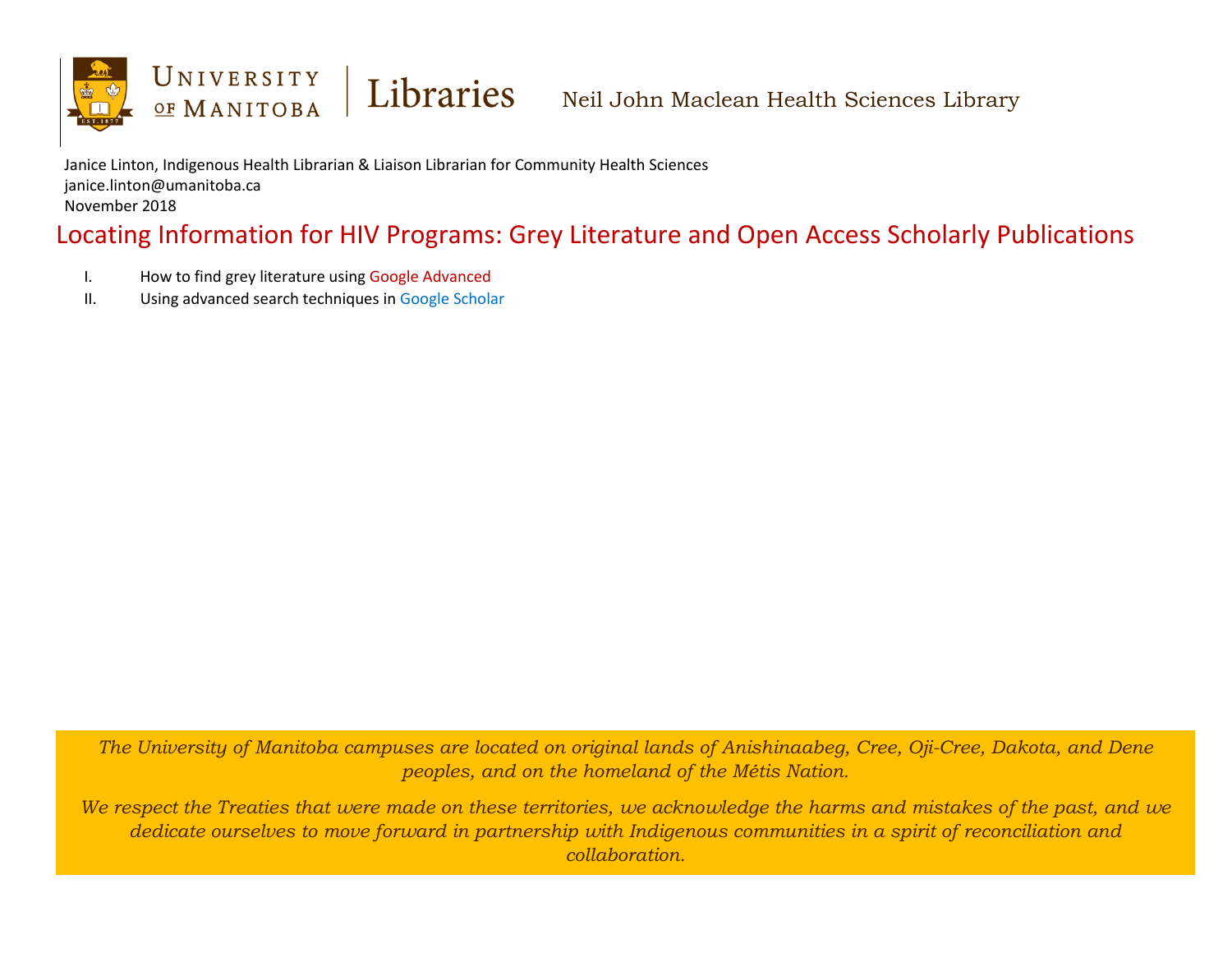#### **Google Advanced** – **To Retrieve Grey Literature https://www.google.ca/advanced\_search**

| Google                              |                            |                                                                                                                                               |
|-------------------------------------|----------------------------|-----------------------------------------------------------------------------------------------------------------------------------------------|
| <b>Advanced Search</b>              |                            | Grey literature includes                                                                                                                      |
| Find pages with<br>all these words: |                            | publications from<br>To do this in the search box.<br>community-based<br>Type the important words: tri-colour rat terrier<br>groups, academic |
| this exact word or phrase:          |                            | Put exact words in quotes: "rat terrier"<br>research units, and                                                                               |
| any of these words:                 |                            | Type OR between all the words you want: miniature OR standard<br>government departments                                                       |
| none of these words:                |                            | Put a minus sign just before words that you don't want:<br>-rodent, -"Jack Russell"                                                           |
| numbers ranging from:               | to                         | Put two full stops between the numbers and add a unit of measurement:<br>1035 kg, £300£500, 20102011                                          |
| Then narrow your results<br>by      |                            |                                                                                                                                               |
| language:                           | any language               | Find pages in the language that you select.<br>$\overline{\phantom{a}}$                                                                       |
| region:                             | any region                 | Find pages published in a particular region.<br>$\overline{\phantom{a}}$                                                                      |
| last update:                        | anytime                    | Find pages updated within the time that you specify.<br>$\overline{\phantom{m}}$                                                              |
| site or domain:                     |                            | Search one site (like wikipedia.org) or limit your results to a domain<br>like . edu, . org or . gov                                          |
| terms appearing:                    | anywhere in the page<br>÷  | Search for terms in the whole page, page title or web address, or links to<br>the page you're looking for.                                    |
| SafeSearch:                         | Show most relevant results | Tell SafeSearch whether to filter sexually explicit content.<br>$\overline{\phantom{a}}$                                                      |
| file type:                          | any format                 | Find pages in the format that you prefer.<br>$\overline{\phantom{a}}$                                                                         |
| usage rights:                       | not filtered by licence    | Find pages that you are free to use yourself.                                                                                                 |
|                                     | <b>Advanced Search</b>     |                                                                                                                                               |

## **Tips for successful searching**

- Keep it simple use approximately 6 to 10 terms maximum
- $\checkmark$  Each row or box acts differently so think about how to use each box
- $\checkmark$  Try several combinations and examine the results
- $\checkmark$  Select File Type = Adobe Acrobat PDF check to make sure this option is selected each time you run a search
- $\checkmark$  You can add additional words to prompt Google to find quality literature. Sample keywords are:

**"evidence-based" report systematic canada "literature review" pubmed medline "scoping review" statistics**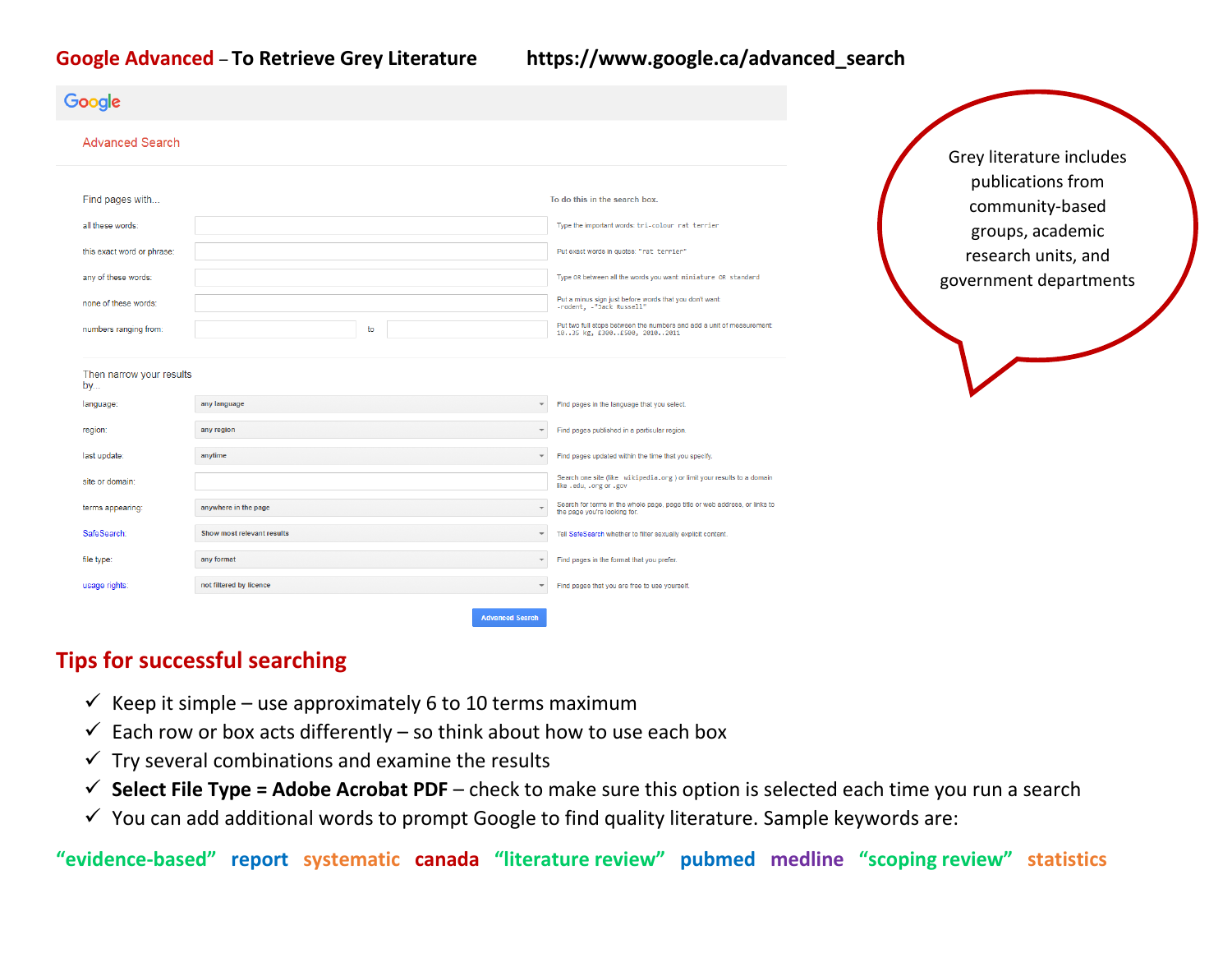| Google                         |                                                               | What we are looking for $-$         |
|--------------------------------|---------------------------------------------------------------|-------------------------------------|
|                                |                                                               | HIV AND Prevention AND Youth        |
| <b>Advanced Search</b>         |                                                               | <b>AND</b>                          |
|                                |                                                               | Evidence OR Systematic Review OR    |
| Find pages with                |                                                               | Scoping Review OR Meta Analysis     |
|                                |                                                               |                                     |
| all these words:               | hiv prevention youth                                          |                                     |
| this exact word or phrase:     |                                                               |                                     |
| any of these words:            | evidence "systematic review" "scoping review" "meta analysis" | Use "double quotation marks"        |
| none of these words:           |                                                               | when searching 2-word phrases like  |
|                                |                                                               | "harm reduction"                    |
| numbers ranging from:          | to                                                            |                                     |
|                                |                                                               | "peer support"                      |
| Then narrow your results<br>by |                                                               |                                     |
| language:                      | any language<br>$\overline{\phantom{a}}$                      |                                     |
| region:                        | any region                                                    | Get even more results --            |
| last update:                   | anytime                                                       | Run the search again, but change to |
| site or domain:                |                                                               | File Type = Adobe Acrobat (PDF)     |
|                                |                                                               |                                     |
| terms appearing:               | anywhere in the page                                          |                                     |
| SafeSearch:                    | Show most relevant results<br>÷                               |                                     |
| file type:                     | any format                                                    |                                     |
| usage rights:                  | not filtered by licence                                       |                                     |
|                                |                                                               |                                     |

**Advanced Search**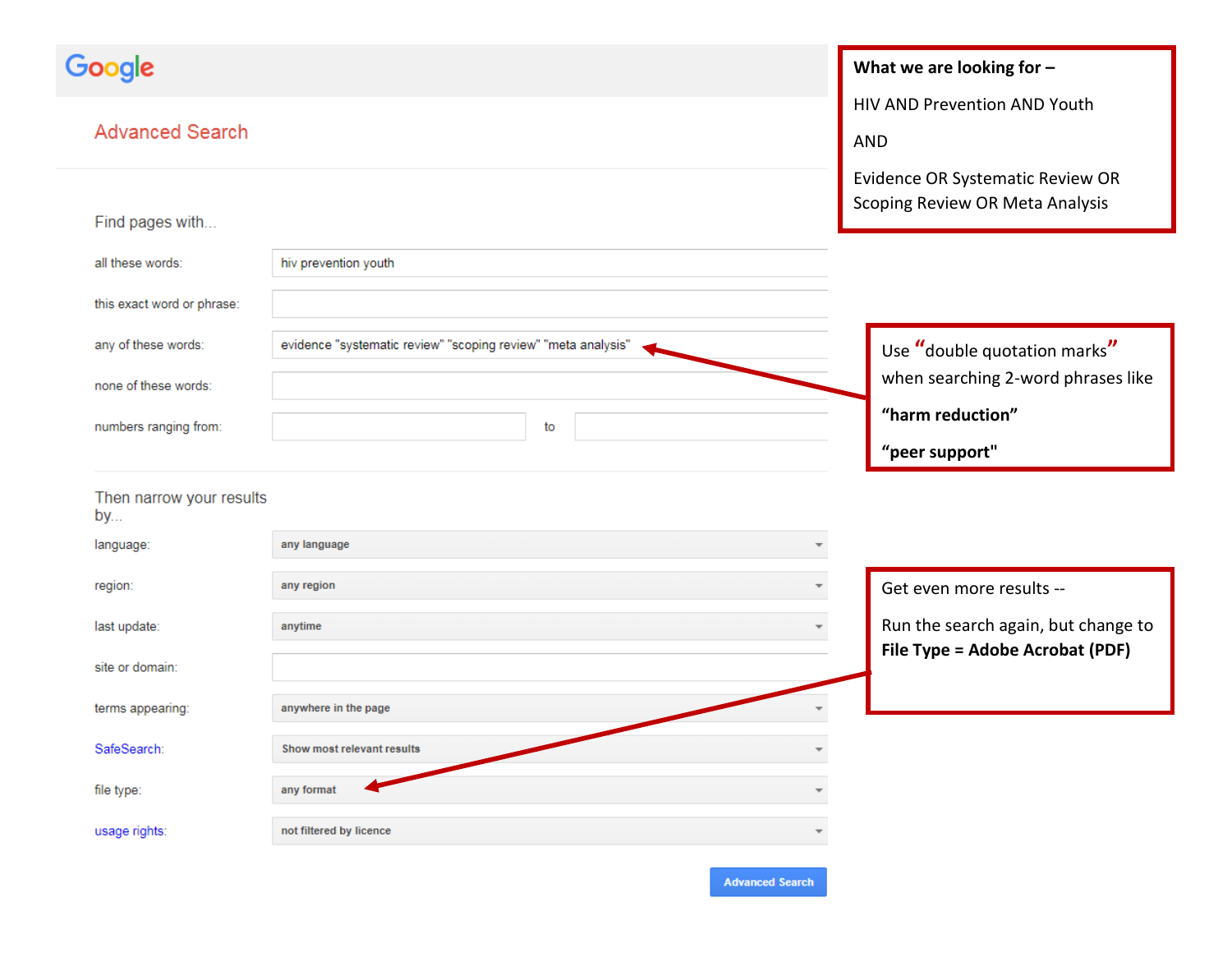# Google

#### **Advanced Search**

| Find pages with                |                                                               | To do this in the search box.                                                                              |
|--------------------------------|---------------------------------------------------------------|------------------------------------------------------------------------------------------------------------|
| all these words:               | hiv prevention youth                                          | Type the important words: tri-colour rat terrier                                                           |
| this exact word or phrase:     |                                                               | Put exact words in quotes: "rat terrier"                                                                   |
| any of these words:            | evidence "systematic review" "scoping review" "meta analysis" | Type OR between all the words you want: miniature OR standard                                              |
| none of these words:           |                                                               | Put a minus sign just before words that you don't want:<br>-rodent, -"Jack Russell"                        |
| numbers ranging from:          | to                                                            | Put two full stops between the numbers and add a unit of measurement:<br>1035 kg, £300£500, 20102011       |
| Then narrow your results<br>by |                                                               |                                                                                                            |
| language:                      | any language                                                  | Find pages in the language that you select.                                                                |
| region:                        | any format<br>Adobe Acrobat PDF (.pdf)                        | Find pages published in a particular region.                                                               |
| last update:                   | Adobe Postscript (.ps)                                        | Find pages updated within the time that you specify.                                                       |
| site or domain:                | Autodesk DWF (.dwf)<br>Google Earth KML (.kml)                | Search one site (like wikipedia.org) or limit your results to a domain like<br>.edu, .org or .gov          |
| terms appearing:               | Google Earth KMZ (.kmz)                                       | Search for terms in the whole page, page title or web address, or links to<br>the page you're looking for. |
| SafeSearch:                    | Microsoft Excel (.xls)<br>Microsoft PowerPoint (.ppt)         | Tell SafeSearch whether to filter sexually explicit content.                                               |
| file type:                     | Adobe Acrobat PDF (.pdf)<br>$\overline{\phantom{a}}$          | Find pages in the format that you prefer.                                                                  |
| usage rights:                  | not filtered by licence<br>$\overline{\phantom{a}}$           | Find pages that you are free to use yourself.                                                              |
|                                | <b>Advanced Search</b>                                        |                                                                                                            |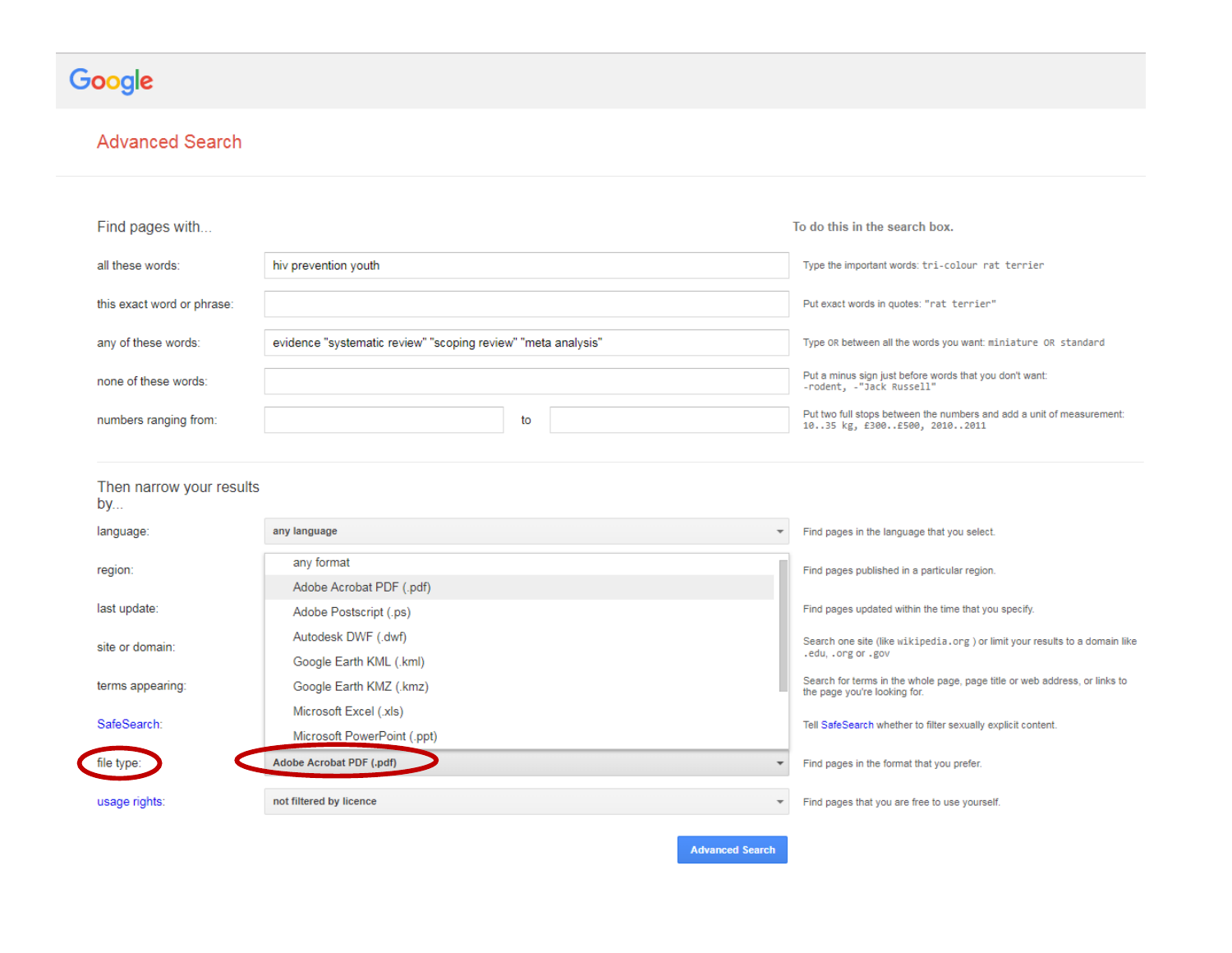## *You can run searches regularly to find the newest grey literature*

# Google

#### **Advanced Search**

| all these words:<br>hiv prevention youth<br>Type the important words: tri-colour rat terrier                                                                       |  |
|--------------------------------------------------------------------------------------------------------------------------------------------------------------------|--|
|                                                                                                                                                                    |  |
| this exact word or phrase:<br>Put exact words in quotes: "rat terrier"                                                                                             |  |
| evidence "systematic review" "scoping review" "meta analysis"<br>any of these words:<br>Type OR between all the words you want: miniature OR standard              |  |
| Put a minus sign just before words that you don't want:<br>none of these words:<br>-rodent, -"Jack Russell"                                                        |  |
| Put two full stops between the numbers and add a unit of measurement:<br>numbers ranging from:<br>to<br>1035 kg, £300£500, 20102011                                |  |
|                                                                                                                                                                    |  |
| Then narrow your results<br>by                                                                                                                                     |  |
| Find pages in the language that you select.<br>language:<br>any language<br>$\overline{\mathbf{v}}$                                                                |  |
| region:<br>any region<br>Find pages published in a particular region.<br>$\overline{\phantom{a}}$                                                                  |  |
| last update:<br>anytime<br>Find pages updated within the time that you specify.                                                                                    |  |
| anytime<br>Search one site (like wikipedia.org) or limit your results to a domain like<br>site or domain:<br>.edu, .org or .gov                                    |  |
| last 24 hours<br>Search for terms in the whole page, page title or web address, or links to<br>terms appearing:<br>upto a week ago<br>the page you're looking for. |  |
| upto a month ago<br>SafeSearch:<br>Tell SafeSearch whether to filter sexually explicit content.                                                                    |  |
| upto a year ago<br>file type:<br>Adobe Acrobat PDF (.pdf)<br>Find pages in the format that you prefer.                                                             |  |
| not filtered by licence<br>usage rights:<br>Find pages that you are free to use yourself.<br>$\overline{\phantom{a}}$                                              |  |
| <b>Advanced Search</b>                                                                                                                                             |  |

*I liked the search strategy I created, so I ran the same search again a month later, to see if there was anything new*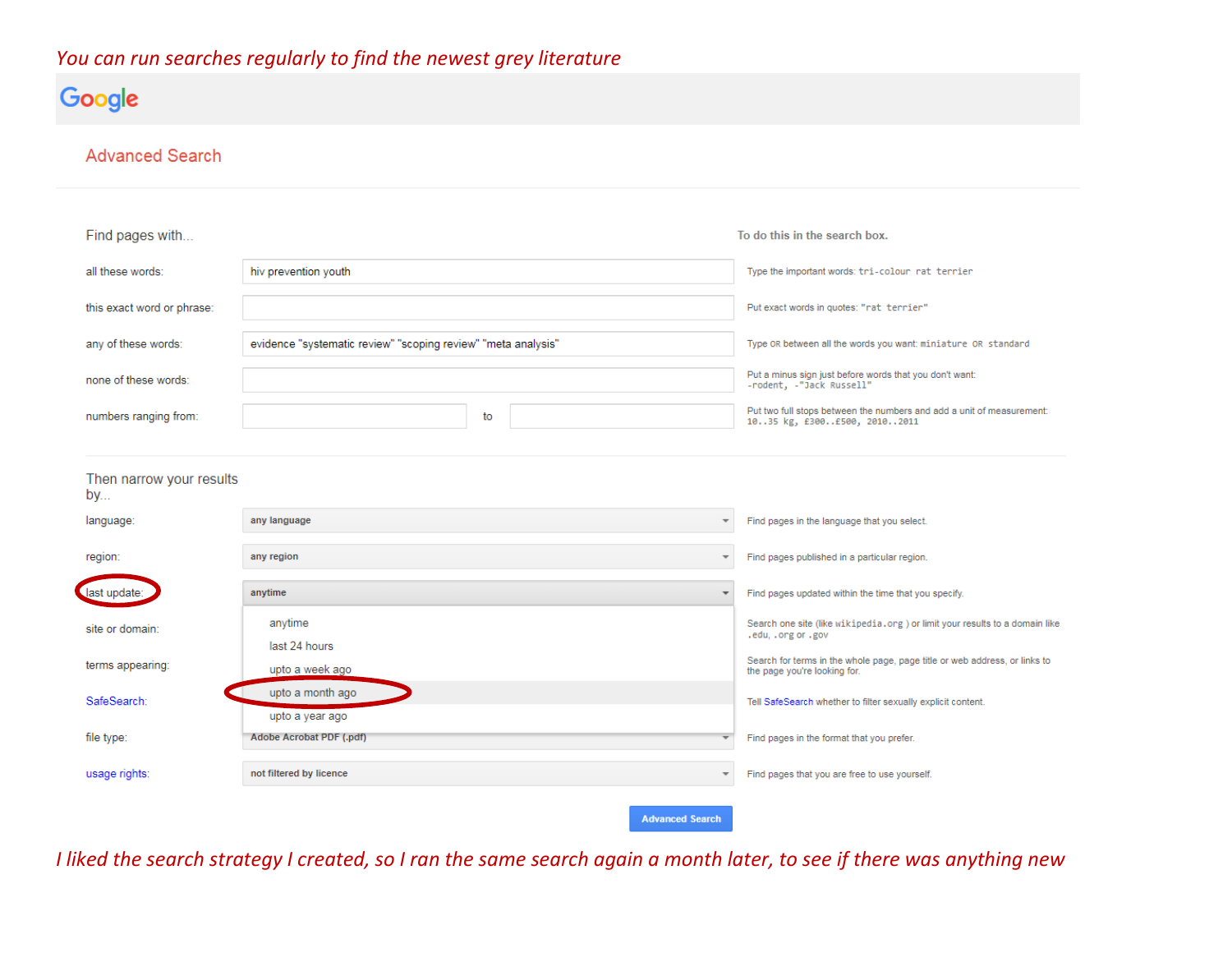Use the **Advanced Search** section of **Google Scholar** 

| My profile <b>*</b> My library |                                  |          |
|--------------------------------|----------------------------------|----------|
|                                | <b>Google</b> Scholar            |          |
|                                | Articles Case law                | $\alpha$ |
|                                | Stand on the shoulders of giants |          |

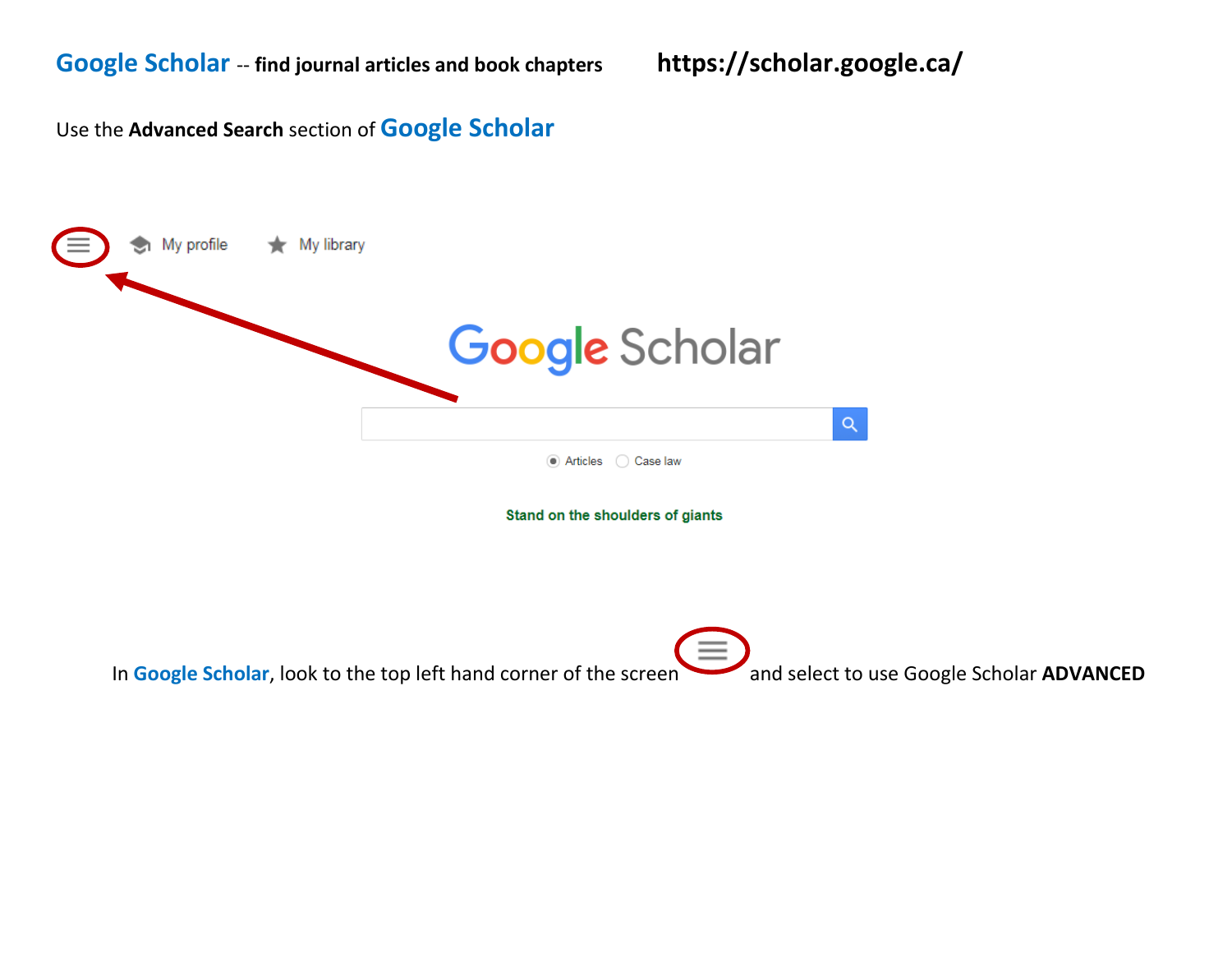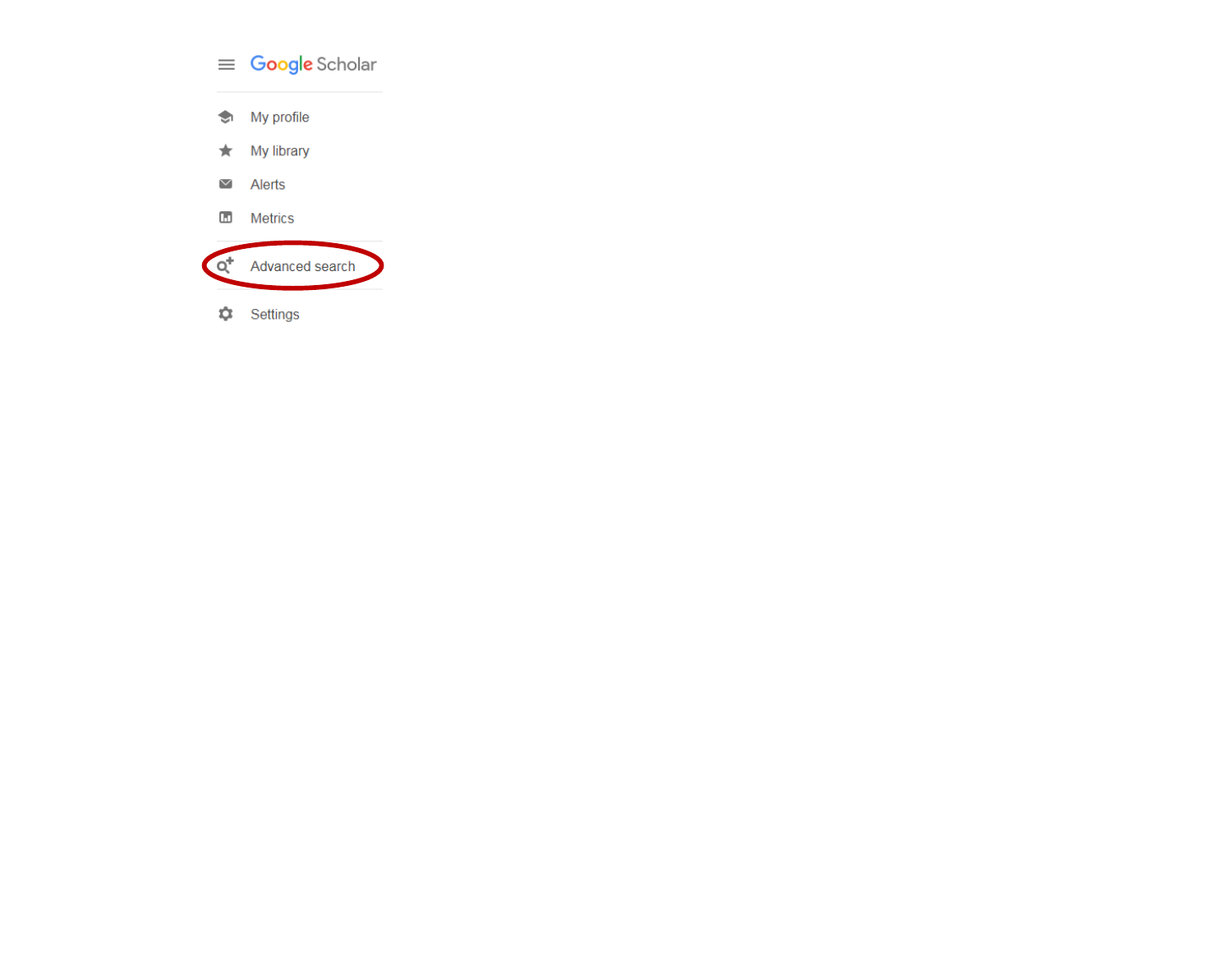

#### HIV AND Prevention AND Youth

AND

evidence OR "systematic review" OR "scoping review" OR "meta analysis"

AND "open access"

*I added the phrase Open Access in the exact phrase box – that way, I can find open access (free) journal articles*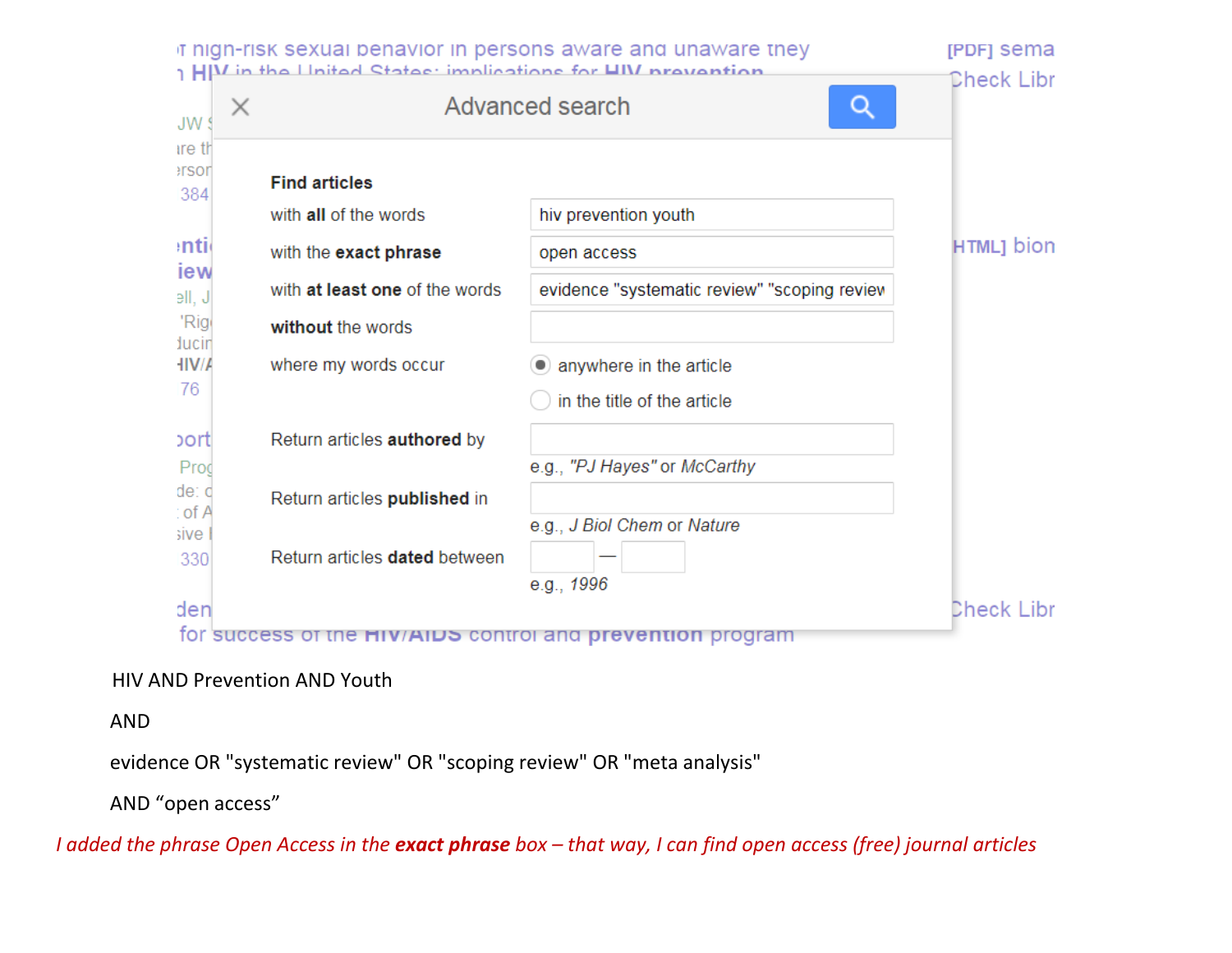# **Summary**

Grey literature is usually free and using Google Advanced helps you find literature that would be overlooked using plain old Google.

Scholarly journal literature is often published in an open access format, available for free on the internet. Using the Advanced Search feature in Google Scholar helps retrieve interdisciplinary journal literature to support community-based and academic programs.